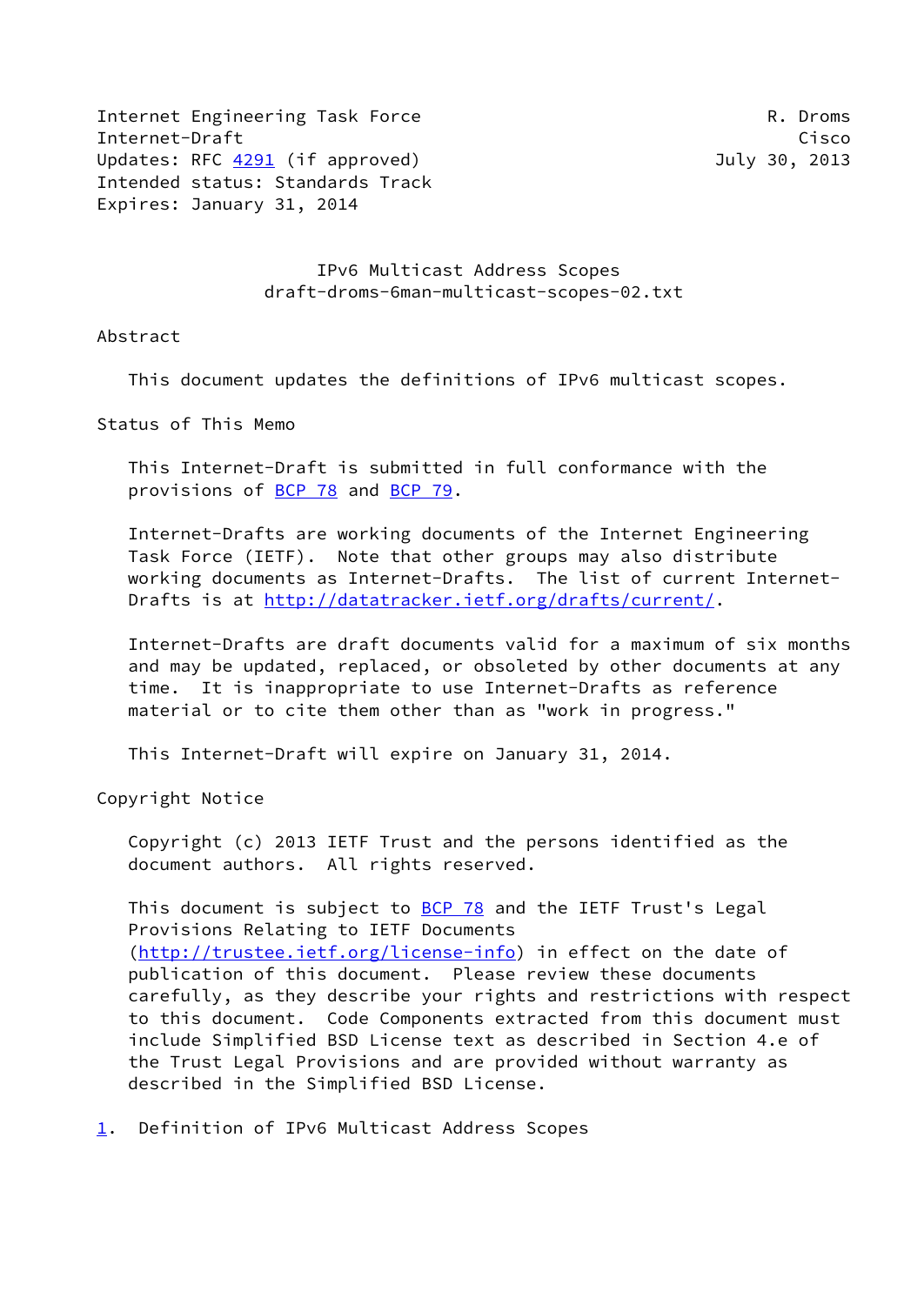## Internet-Draft IPv6 Multicast Address Scopes July 2013

 [RFC 4291](https://datatracker.ietf.org/doc/pdf/rfc4291) [\[RFC4291](https://datatracker.ietf.org/doc/pdf/rfc4291)] defines "scop is a 4-bit multicast scope value used to limit the scope of the multicast group." scop 3 is defined as "reserved" in [RFC 4291](https://datatracker.ietf.org/doc/pdf/rfc4291). The multicast protocol specification in [draft-ietf-roll-trickle-mcast](https://datatracker.ietf.org/doc/pdf/draft-ietf-roll-trickle-mcast) [[I-D.ietf-roll-trickle-mcast](#page-3-0)] desires to use multicast scop 3 for transport of multicast traffic scoped to a RPL realm (or "domain")  $[REG550]$ . The use of this scop value is to accommodate a multicast scope that is greater than Link-Local but is also automatically determined by the network architecture; for example, all of the hosts and routers in a multi-link subnet RPL realm.

The following table updates the definitions in [RFC 4291:](https://datatracker.ietf.org/doc/pdf/rfc4291)

- 0 reserved
- 1 Interface-Local scope
- 2 Link-Local scope
- 3 Realm-Local scope
- 4 Admin-Local scope
- 5 Site-Local scope
- 6 (unassigned)
- 7 (unassigned)
- 8 Organization-Local scope
- 9 (unassigned)
- A (unassigned)
- B (unassigned)
- C (unassigned)
- D (unassigned)
- E Global scope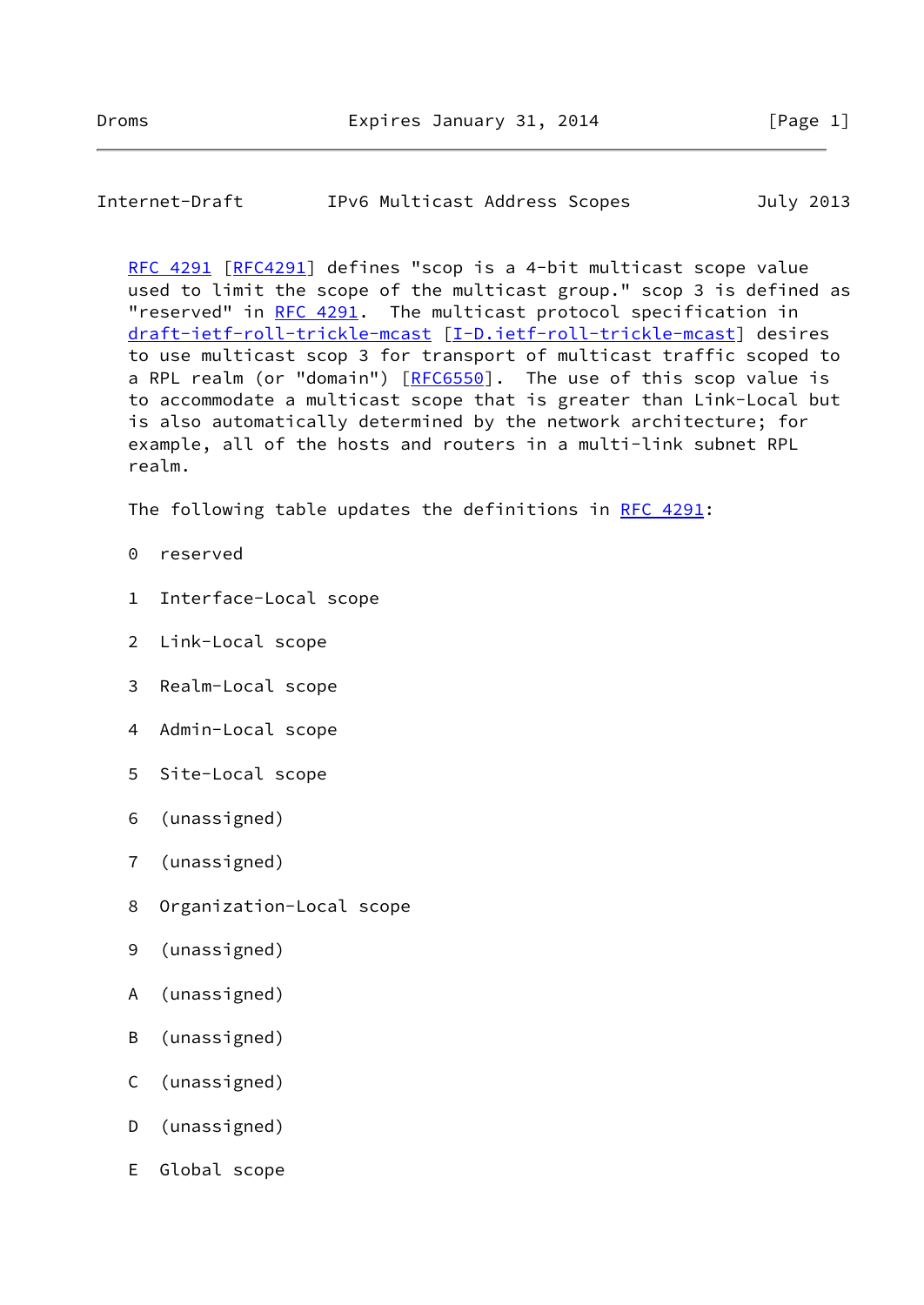## F reserved

 The following paragraph is added as the third paragraph following the list of scop values in [RFC 4291:](https://datatracker.ietf.org/doc/pdf/rfc4291)

| Droms | Expires January 31, 2014 | [Page 2] |
|-------|--------------------------|----------|
|       |                          |          |

Internet-Draft IPv6 Multicast Address Scopes July 2013

 Realm-Local scope is the largest scope that is automatically configured, i.e., automatically derived from physical connectivity or other, non-multicast-related configuration.

<span id="page-2-0"></span>[2](#page-2-0). Definition of Realm-Local scopes

 The definition of any Realm-Local scope for a particular network technology should be published in an RFC. For example, such a scope definition would be appropriate for publication in an "IPv6-over-foo" RFC.

 Any RFCs that include the definition of a Realm-Local scope will be listed in the IANA "IPv6 Multicast Address Scopes" registry.

<span id="page-2-1"></span>[3](#page-2-1). IANA Considerations

 IANA is asked to establish a sub-registry titled "IPv6 Multicast Address Scopes" in the existing "Internet Protocol version 6 (IPv6) Multicast Address Allocations" registry. The "IPv6 Multicast Address Scopes" is to be populated with the scope values given in section  $1$ , with a note associated with scope 3 listing all RFCs that define Realm-Local scoping rules that use scope 3.

<span id="page-2-2"></span>[4](#page-2-2). Security Considerations

This document has no security considerations beyond those in [RFC 4291](https://datatracker.ietf.org/doc/pdf/rfc4291)  $[$ RFC4291 $]$ .

- <span id="page-2-3"></span>[5](#page-2-3). References
- <span id="page-2-4"></span>[5.1](#page-2-4). Normative References
	- [RFC4291] Hinden, R. and S. Deering, "IP Version 6 Addressing Architecture", [RFC 4291](https://datatracker.ietf.org/doc/pdf/rfc4291), February 2006.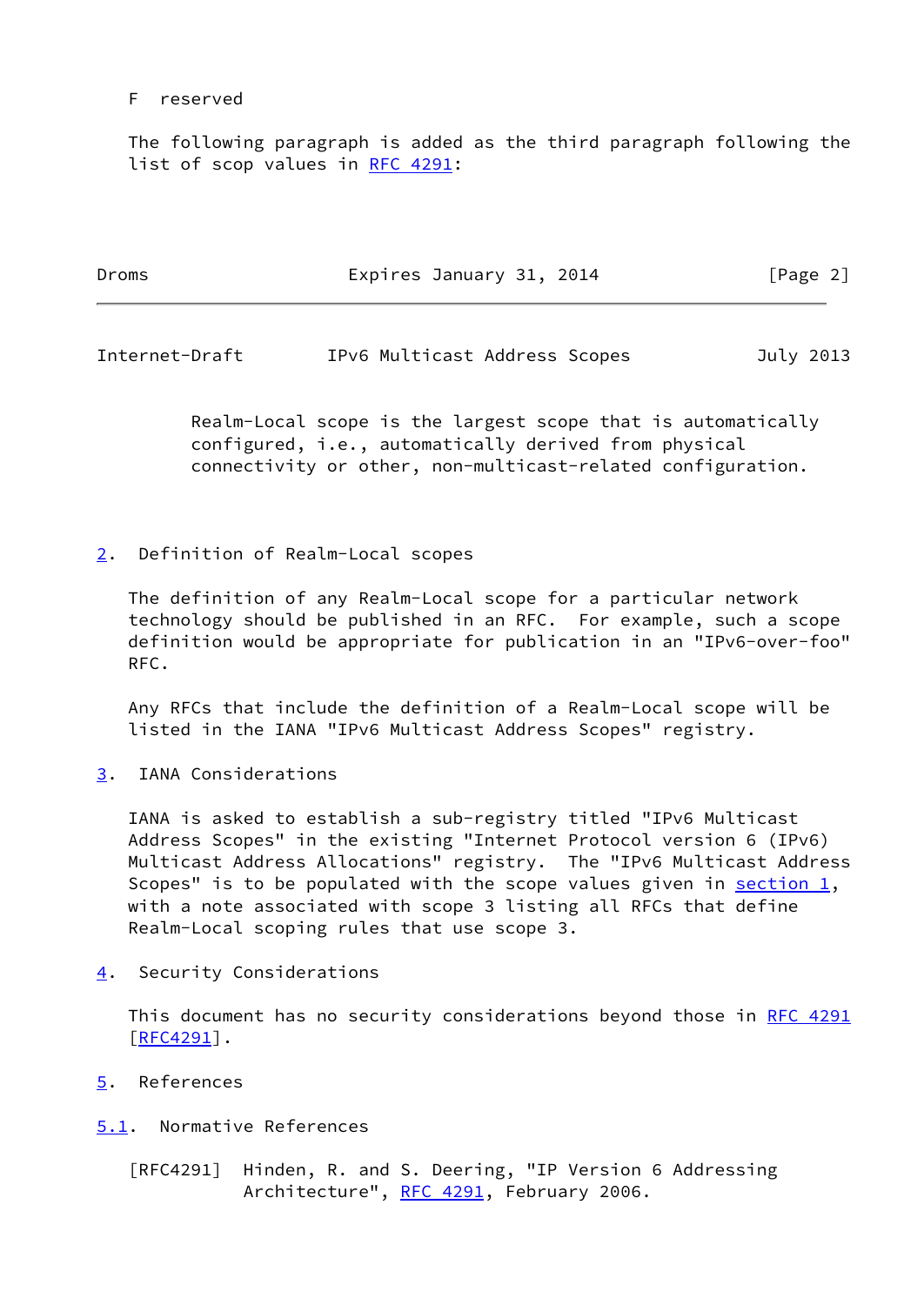## <span id="page-3-1"></span>[5.2](#page-3-1). Informative References

<span id="page-3-0"></span>

|                                   | [I-D.ietf-roll-trickle-mcast]<br>Hui, J. and R. Kelsey, "Multicast Protocol for Low power<br>and Lossy Networks (MPL)", draft-ietf-roll-trickle-<br>mcast-04 (work in progress), February 2013.                            |           |  |
|-----------------------------------|----------------------------------------------------------------------------------------------------------------------------------------------------------------------------------------------------------------------------|-----------|--|
| [REG550]                          | Winter, T., Thubert, P., Brandt, A., Hui, J., Kelsey, R.,<br>Levis, P., Pister, K., Struik, R., Vasseur, JP., and R.<br>Alexander, "RPL: IPv6 Routing Protocol for Low-Power and<br>Lossy Networks", RFC 6550, March 2012. |           |  |
| Droms                             | Expires January 31, 2014                                                                                                                                                                                                   | [Page 3]  |  |
| Internet-Draft                    | IPv6 Multicast Address Scopes                                                                                                                                                                                              | July 2013 |  |
| Author's Address                  |                                                                                                                                                                                                                            |           |  |
| Ralph Droms<br>Cisco<br><b>US</b> | 1414 Massachusetts Avenue<br>Boxborough, MA 01719                                                                                                                                                                          |           |  |
|                                   | Phone: +1 978 936 1674<br>Email: rdroms@cisco.com                                                                                                                                                                          |           |  |